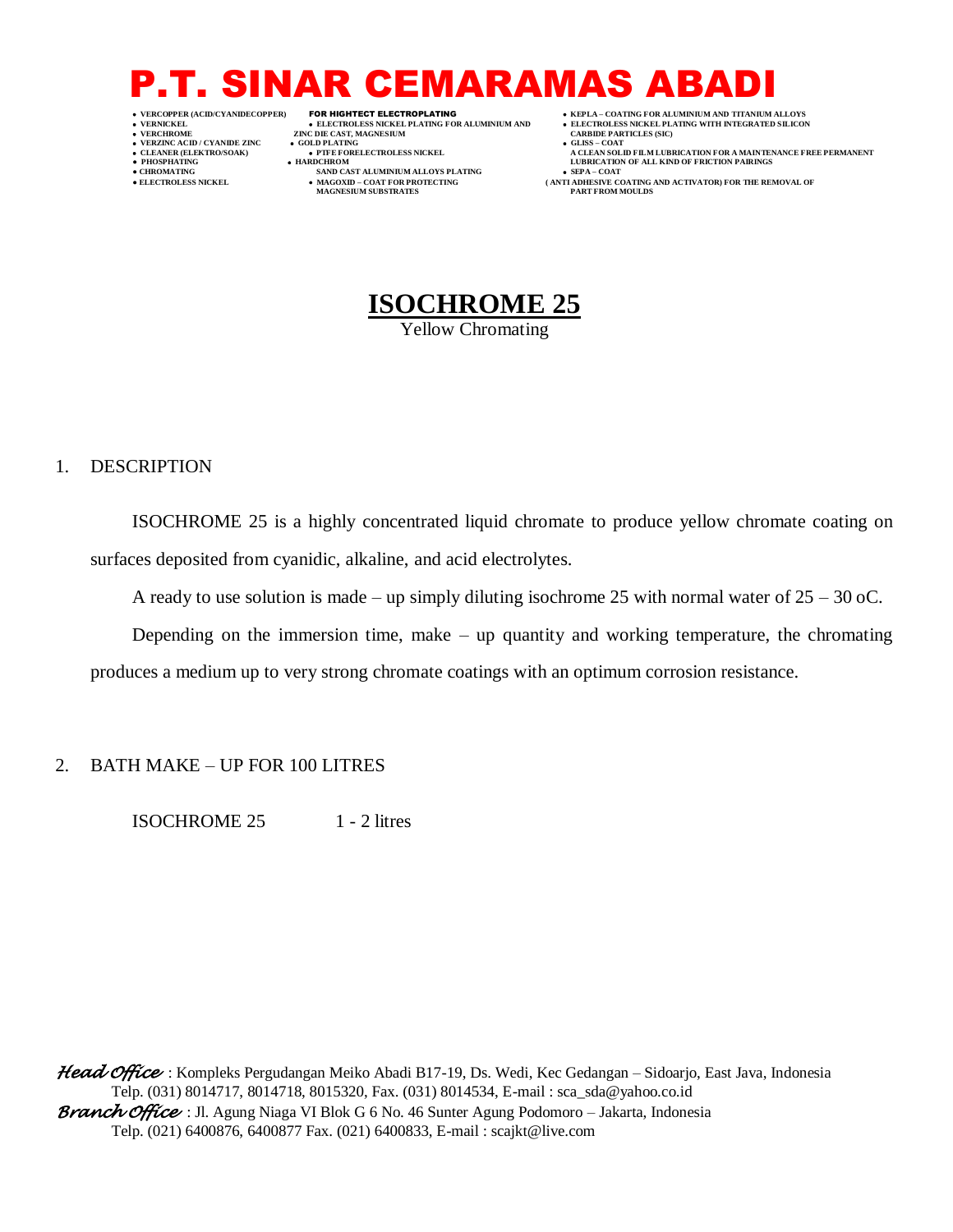## P.T. SINAR CEMARAMAS AB

- 
- 
- 
- 

 **VERNICKEL ELECTROLESS NICKEL PLATING FOR ALUMINIUM AND ELECTROLESS NICKEL PLATING WITH INTEGRATED SILICON ZINC DIE CAST, MAGNESIUM CARBIT DE LATING** 

- **VERZINC ACID / CYANIDE ZINC GOLD PLATING GLISS – COAT**
- **CHROMATING CHROMATING SAND CAST ALUMINIUM ALLOYS PLATING SEPA –** COAT<br>  **BLECTROLESS NICKEL MAGOXID COAT FOR PROTECTING** (ANTI ADHESIVE CO
	- $\bullet$  MAGOXID COAT FOR PROTECTING MAGNESIUM SUBSTRATES
- **VERCOPPER (ACID/CYANIDECOPPER)** FOR HIGHTECT ELECTROPLATING  **KEPLA – COATING FOR ALUMINIUM AND TITANIUM ALLOYS**
	-
	-
- **CLEANER (ELEKTRO/SOAK) PTFE FORELECTROLESS NICKEL A CLEAN SOLID FILM LUBRICATION FOR A MAINTENANCE FREE PERMANENT PHOSPHATING HARDCHROM LUBRICATION OF ALL KIND OF FRICTION PAIRINGS** 
	- **ANTI ADHESIVE COATING AND ACTIVATOR) FOR THE REMOVAL OF PART FROM MOULDS**

#### 3. WORKING CONDITIONS

| Bath temperature : $20 - 35$ o C |                                                                                    |
|----------------------------------|------------------------------------------------------------------------------------|
| Immersion Time : 5 - 30 seconds  |                                                                                    |
| pH value                         | $: 0.8 - 1.5$                                                                      |
| Agitation                        | $:$ air blowing $-$ in is recommendable                                            |
| Decoration                       | : is very recommendable, since it extends the service life. We recommend a         |
|                                  | decoloration in 0.3 vol. % of nitric acid. Even better is a blue chromating before |
|                                  | directly dipping in the yellow chromating.                                         |
| Drying                           | : with warm air, not over 60 oC.                                                   |

#### 4. MAINTENANCE

The higher the concentration and the temperature of the chromating solution are, the more intense and stronger is getting the chromate coating. The produced chromating coatings are in wide scopes scratchfree, resistant against moisture, do not crack or flake bending and are very stable against salt water.

If the time intervals between the necessary additions decrease, it is more economical to make up a new bath solution.

A newly make – up solution will require a certain break – in time, a fact which can be explained by lack of trivalent chrome in the solution, which is necessary for the formation of a good film.

For each new bath make – up it is therefore advisable to retain at least 10 % of the spent chromating solution in the tan and to add 90 % of the new bath make – up volume.

*Head Office* : Kompleks Pergudangan Meiko Abadi B17-19, Ds. Wedi, Kec Gedangan – Sidoarjo, East Java, Indonesia Telp. (031) 8014717, 8014718, 8015320, Fax. (031) 8014534, E-mail : sca\_sda@yahoo.co.id *Branch Office* : Jl. Agung Niaga VI Blok G 6 No. 46 Sunter Agung Podomoro – Jakarta, Indonesia Telp. (021) 6400876, 6400877 Fax. (021) 6400833, E-mail : scajkt@live.com